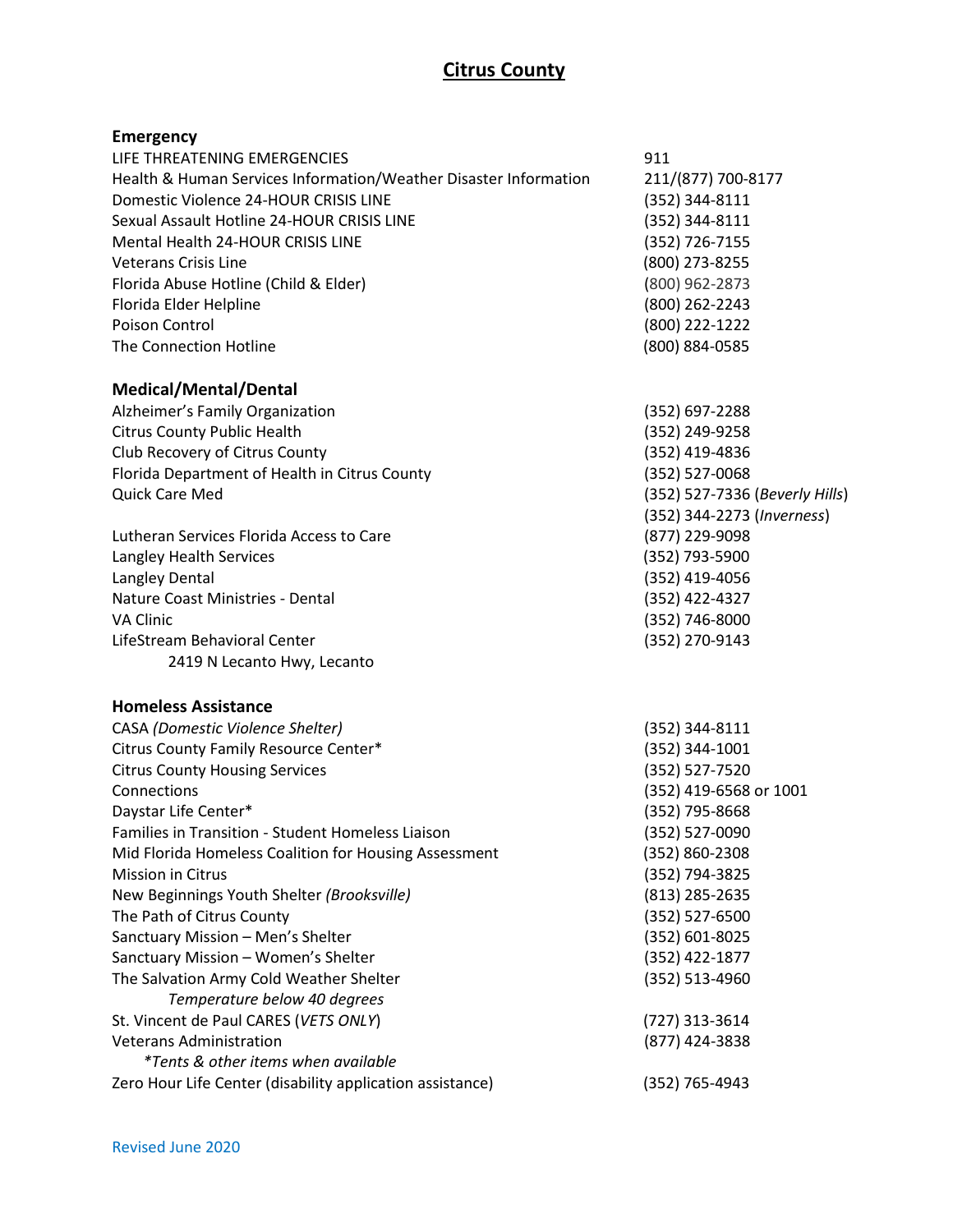# **Citrus County**

## **Financial Assistance**

| C=Cellphone<br>W=Water            | M=Mortgage R=Rent EA=Energy Assistance UD=Utility Deposits P=Prescription                                                                                |  |                                              |                       |                                        |
|-----------------------------------|----------------------------------------------------------------------------------------------------------------------------------------------------------|--|----------------------------------------------|-----------------------|----------------------------------------|
| <b>ACCESS Florida</b>             |                                                                                                                                                          |  |                                              | (866) 762-2237        |                                        |
|                                   |                                                                                                                                                          |  |                                              |                       | http://www.myflorida.com/accessflorida |
| <b>Assurance Cell Phones</b>      |                                                                                                                                                          |  | C                                            | (888) 321-5880        |                                        |
|                                   |                                                                                                                                                          |  |                                              |                       | www.assurancewireless.com              |
| Annie Johnson Senior Center       |                                                                                                                                                          |  | <b>EA only</b>                               | (352) 489-8021        |                                        |
| <b>Citrus United Basket</b>       |                                                                                                                                                          |  | EA, W                                        | (352) 344-2242        |                                        |
|                                   | <b>Citrus County Housing Services</b>                                                                                                                    |  | EA, UD                                       | (855) 806-9648        |                                        |
|                                   | <b>Citrus County Housing Services</b>                                                                                                                    |  | M                                            | (352) 527-7520        |                                        |
|                                   | <b>Citrus County Veterans Coalition</b>                                                                                                                  |  | <b>Vets only</b>                             | (352) 400-8952        |                                        |
| Daystar Life Center               |                                                                                                                                                          |  | R, M, EA                                     | (352) 795-8668        |                                        |
|                                   | Helping Hands of Our Lady of Fatima<br>(Floral City, Hernando, Inverness residents)                                                                      |  | EA, W, P                                     | (352) 726-1707        |                                        |
|                                   | Mid Florida Community Services                                                                                                                           |  | R, M, EA                                     | (352) 527-3809        |                                        |
| SafeLink Cell Phones              |                                                                                                                                                          |  | C                                            |                       | (800) SafeLink (723-5465)              |
|                                   |                                                                                                                                                          |  |                                              |                       | www.safelinkwireless.com               |
| The Salvation Army                |                                                                                                                                                          |  | R,EA                                         | (352) 513-4960 ext. 1 |                                        |
| United Way of Citrus County       |                                                                                                                                                          |  | R, EA                                        |                       | (352) 795-5483 ext. 4                  |
| <b>Served Meals</b>               |                                                                                                                                                          |  |                                              |                       |                                        |
| Calvary Chapel of Inverness       |                                                                                                                                                          |  |                                              | (352) 726-1480        |                                        |
|                                   | 960 S. US 41, Inverness                                                                                                                                  |  | Thursday, 11:00-1:00 pm                      |                       |                                        |
| <b>Connections - CCFRC</b>        | 3848 E Parsons Point Rd, Hernando                                                                                                                        |  | Mon, Tues, Wed, Friday-12pm. Thurs & Sun 1pm | (352) 419-6568        |                                        |
|                                   | First United Methodist Church of Inverness<br>3896 S Pleasant Grove Road                                                                                 |  | Mon. 11:30 until done, open ended.           | (352) 726-2522        |                                        |
| St. Anne's Episcopal Church       |                                                                                                                                                          |  |                                              | (352) 795-2176        |                                        |
|                                   | 9870 W Fort Island Trail, Crystal River                                                                                                                  |  | Sat. 11:30am-12:30 pm                        |                       |                                        |
|                                   | The Salvation Army Mobile Canteen                                                                                                                        |  |                                              | (352) 513-4960        |                                        |
|                                   | Homosassa Lions Club, Homosassa Trail Tues. 5 pm- 6 pm                                                                                                   |  |                                              |                       |                                        |
|                                   | Homosassa 1 <sup>st</sup> United Methodist Church Bread of Life Food Pantry<br>Meat, bread, produce, and groceries for Homosassa residents once a month. |  | Thurs. 8 am -11 am                           |                       | $(352)$ 628-4083                       |
|                                   |                                                                                                                                                          |  |                                              |                       |                                        |
|                                   | SOS Thursdays @ Good Shepherd Lutheran Church                                                                                                            |  |                                              |                       |                                        |
|                                   | 439 E. Norvell Bryant Hwy. Hernando                                                                                                                      |  |                                              | (352) 746-7161        |                                        |
| <b>Inverness Community Center</b> |                                                                                                                                                          |  |                                              |                       | (352) 344-9666                         |
|                                   |                                                                                                                                                          |  | Mon. - Fri. 11:15 - 1pm Hot Meals            |                       |                                        |
| <b>Food &amp; Clothing</b>        |                                                                                                                                                          |  |                                              |                       |                                        |
| F=Food C=Clothing                 |                                                                                                                                                          |  |                                              |                       |                                        |
| <b>ACCESS Florida</b>             |                                                                                                                                                          |  |                                              | (866) 762-2237        |                                        |
|                                   |                                                                                                                                                          |  |                                              |                       | http://www.myflorida.com/accessflorida |
|                                   | Annie W. Johnson Senior Center<br>20625 W. Pennsylvania Ave. Dunnellon                                                                                   |  | F,C                                          | (352) 489-8021        |                                        |
| <b>Revised June 2020</b>          |                                                                                                                                                          |  |                                              |                       |                                        |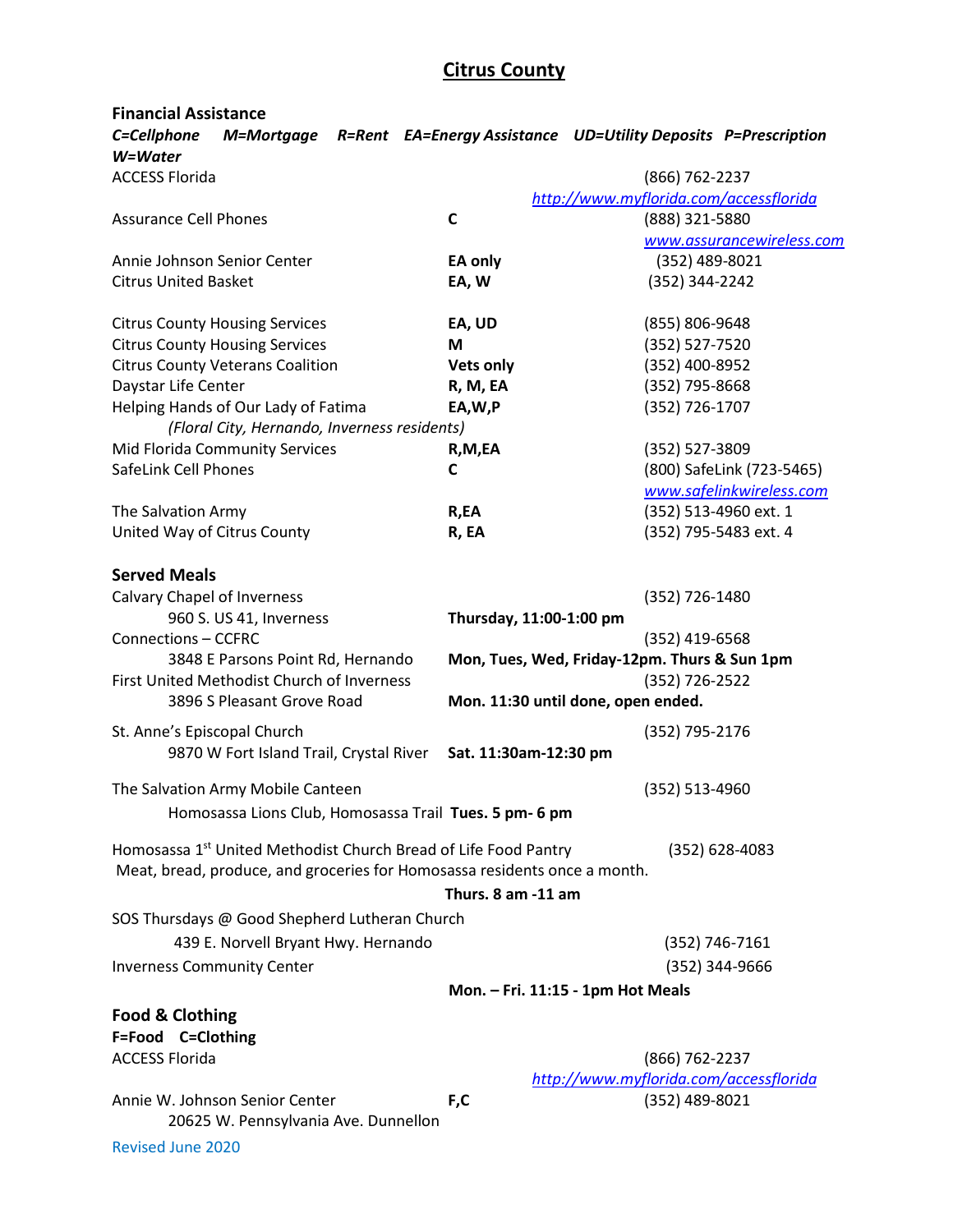## **Citrus County**

| <b>Calvary Church of Inverness</b>                                       | F                        | (352) 637-5100                   |
|--------------------------------------------------------------------------|--------------------------|----------------------------------|
| 2728 E Harley St., Inverness                                             |                          |                                  |
| <b>Catholic Charities</b><br><b>Citrus County Family Resource Center</b> | C<br>F,C                 | (352) 686-9897                   |
| 2435 N Florida Avenue, Hernando                                          |                          | (352) 344-1001                   |
|                                                                          |                          |                                  |
| Citrus County Veterans Coalition,                                        | F (Vets & Families Only) | (352) 400-8952                   |
| 1039 N Paul Dr, Inverness                                                |                          |                                  |
| Citrus United Basket (CUB),                                              | F,C                      | (352) 344-2242                   |
| 1201 Parkside Ave, Inverness                                             |                          |                                  |
| Crystal River Church of God - El-Shaddai                                 | F                        | (352) 795-3148                   |
| Brown Bag of Food, 2180 W 12 Ave, Crystal River                          |                          |                                  |
| Crystal River United Methodist Church                                    | F                        | (352) 795-3148                   |
| 4801 N Citrus Ave., Crystal River                                        |                          |                                  |
| Daystar Life Center                                                      | F,C                      | (352) 795-8668                   |
| 6751 W Gulf-to-Lake Hwy, Crystal River                                   |                          |                                  |
| Dunnellon Presbyterian & Holy Faith Episcopal F                          |                          | (352)489-2685                    |
| 19924 W Blue Cove Dr, Dunnellon                                          |                          |                                  |
| First Baptist of Crystal River - Agape Store                             | F,C                      | (352) 795-3367                   |
| 700 N Citrus Ave, Crystal River                                          |                          |                                  |
| Lifetree Church                                                          | F                        | (352) 795-2259                   |
| 1501 SE US 19, Crystal River                                             |                          |                                  |
| First United Methodist of Homosassa                                      | F                        | $(352)$ 628-4083                 |
| 8831 W Bradshaw St, Homosassa                                            |                          |                                  |
| Florida Sheriff Youth Ranch Stores                                       | C                        | (800) 338-0377                   |
| 200 SE Hwy. 19, Crystal River                                            |                          |                                  |
| <b>Nature Coast Ministries</b>                                           | $\mathsf{C}$             | (352) 563-1860                   |
| 1590 N Meadowcrest Blvd, Crystal River                                   |                          |                                  |
| New Church Without Walls                                                 | F (when available)       | (352) 344-2425                   |
| Our Lady of Fatima                                                       | F,C                      | (352) 726-1670                   |
|                                                                          |                          |                                  |
| (Floral City, Hernando & Inverness residents), 604 US 41 S, Inverness    |                          |                                  |
| Our Lady of Grace Catholic Church                                        | F                        | (352) 746-2144                   |
| 6 Roosevelt Blvd, Beverly Hills                                          |                          |                                  |
| St. Anne's Anglican Church                                               | F                        | (352) 795-2176                   |
| 9870 W Fort Island Trail, Crystal River                                  |                          |                                  |
| St. Elizabeth Ann Seton Catholic Church                                  | F                        | $(352)$ 465-6613                 |
| 1401 W Country Club Blvd, Citrus Springs                                 |                          |                                  |
| St. Margaret's Episcopal Church                                          |                          | $(352)$ 726-3153                 |
| 114 N Osceola Avenue, Inverness                                          |                          |                                  |
| SOS at Good Shepherd Lutheran Church                                     | F                        | (352)746-7161                    |
| 439 E Norvell Bryant Hwy, Hernando                                       |                          |                                  |
| Suncoast Baptist Church (Homosassa)                                      | F                        | (352) 621-3008 or (352) 586-0341 |
| 5310 S Suncoast Blvd, Homosassa                                          |                          |                                  |
| The Salvation Army,                                                      | F                        | (352) 513-4960 ext. 1            |
| 712 S School Ave., Lecanto                                               |                          |                                  |
| We Care Food Pantry                                                      | F                        | (352) 228-4921                   |
| (Homosassa & Homosassa Springs residents)                                |                          |                                  |
| Women, Infants & Children (WIC) offices                                  | F                        | (352) 726-5222 (Inverness)       |
|                                                                          |                          | (352) 527-8490 (Lecanto)         |
|                                                                          |                          |                                  |